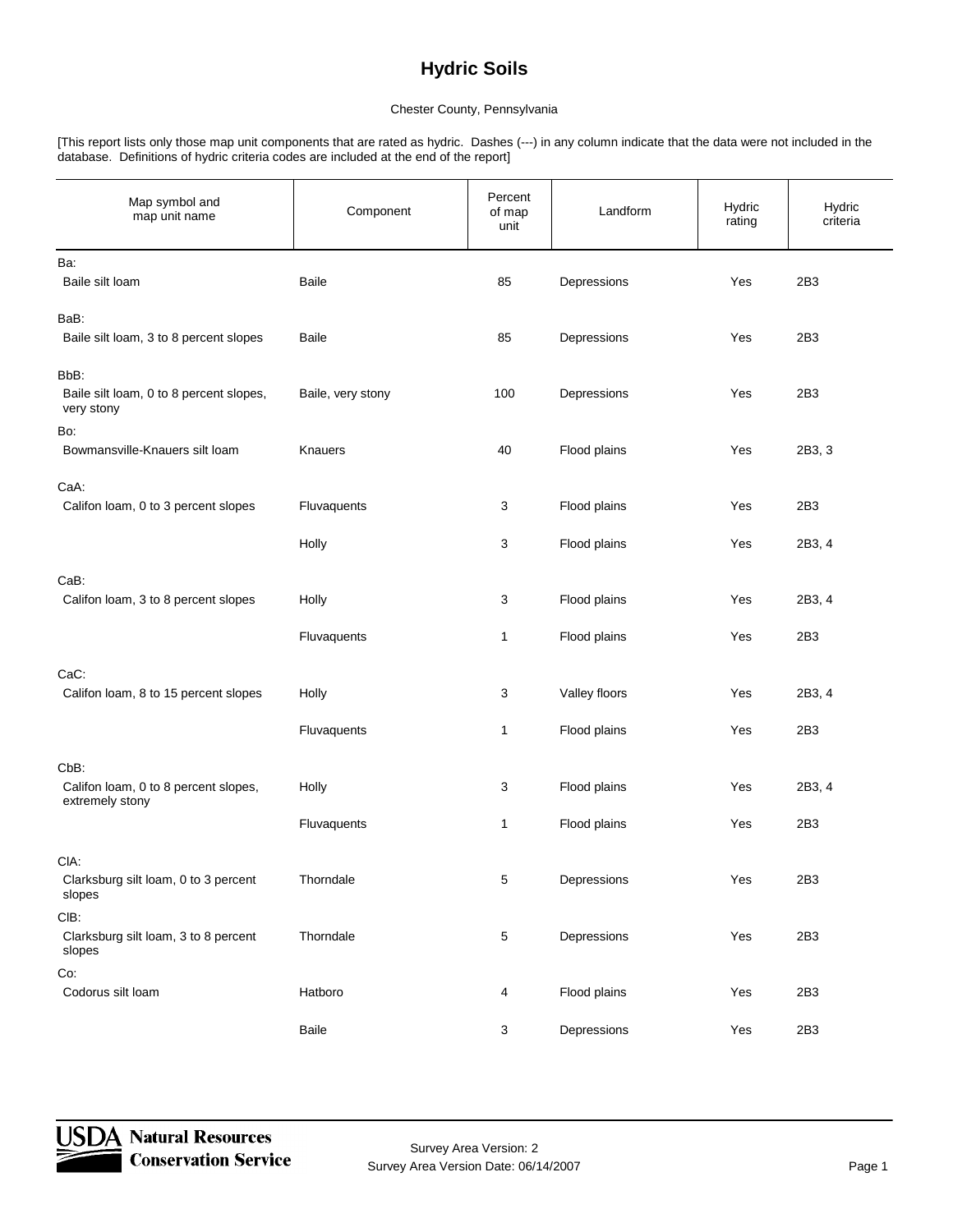| Map symbol and<br>map unit name                                         | Component                | Percent<br>of map<br>unit | Landform      | Hydric<br>rating | Hydric<br>criteria |
|-------------------------------------------------------------------------|--------------------------|---------------------------|---------------|------------------|--------------------|
| CpA:                                                                    |                          |                           |               |                  |                    |
| Cokesbury silt loam, 0 to 3 percent<br>slopes                           | Cokesbury                | 85                        | Depressions   | Yes              | 2B3                |
|                                                                         | Holly                    | 3                         | Valley floors | Yes              | 2B3, 4             |
| CpB:<br>Cokesbury silt loam, 3 to 8 percent<br>slopes                   | Cokesbury                | 90                        | Depressions   | Yes              | 2B3                |
|                                                                         | Holly                    | 3                         | Valley floors | Yes              | 2B3, 4             |
| CqB:<br>Cokesbury silt loam, 0 to 8 percent<br>slopes, very stony       | Cokesbury, very stony    | $90\,$                    | Depressions   | Yes              | 2B3                |
|                                                                         | Holly                    | 3                         | Valley floors | Yes              | 2B3, 4             |
| Cs:                                                                     |                          |                           |               |                  |                    |
| Comus silt loam                                                         | Holly                    | 8                         | Flood plains  | Yes              | 2B3                |
| CyA:<br>Croton silt loam, 0 to 3 percent slopes                         | Croton                   | 90                        | Depressions   | Yes              | 2B3                |
| CyB:<br>Croton silt loam, 3 to 8 percent slopes                         | Croton                   | 90                        | Depressions   | Yes              | 2B3                |
| DfA:                                                                    |                          |                           |               |                  |                    |
| Duffield silt loam, 0 to 3 percent slopes                               | Thorndale                | $\overline{c}$            | Depressions   | Yes              | 2B3                |
| DfB:<br>Duffield silt loam, 3 to 8 percent slopes                       | Thorndale                | $\overline{c}$            | Depressions   | Yes              | 2B3                |
| DrC:<br>Duffield-Ryder silt loams, 8 to 15<br>percent slopes            | Thorndale                | 3                         | Depressions   | Yes              | 2B3                |
| EdB:<br>Edgemont channery loam, 3 to 8<br>percent slopes                | Andover                  | 3                         | Drainageways  | Yes              | 2B3                |
| EdC:<br>Edgemont channery loam, 8 to 15<br>percent slopes               | Andover                  | 3                         | Drainageways  | Yes              | 2B3                |
| EdD:                                                                    |                          |                           |               |                  |                    |
| Edgemont channery loam, 15 to 25<br>percent slopes                      | Andover                  | 3                         | Drainageways  | Yes              | 2B3                |
| ExB:                                                                    |                          |                           |               |                  |                    |
| Edgemont channery sandy loam, 0 to 8<br>percent slopes, extremely stony | Andover, extremely stony | 3                         | Drainageways  | Yes              | 2B3                |

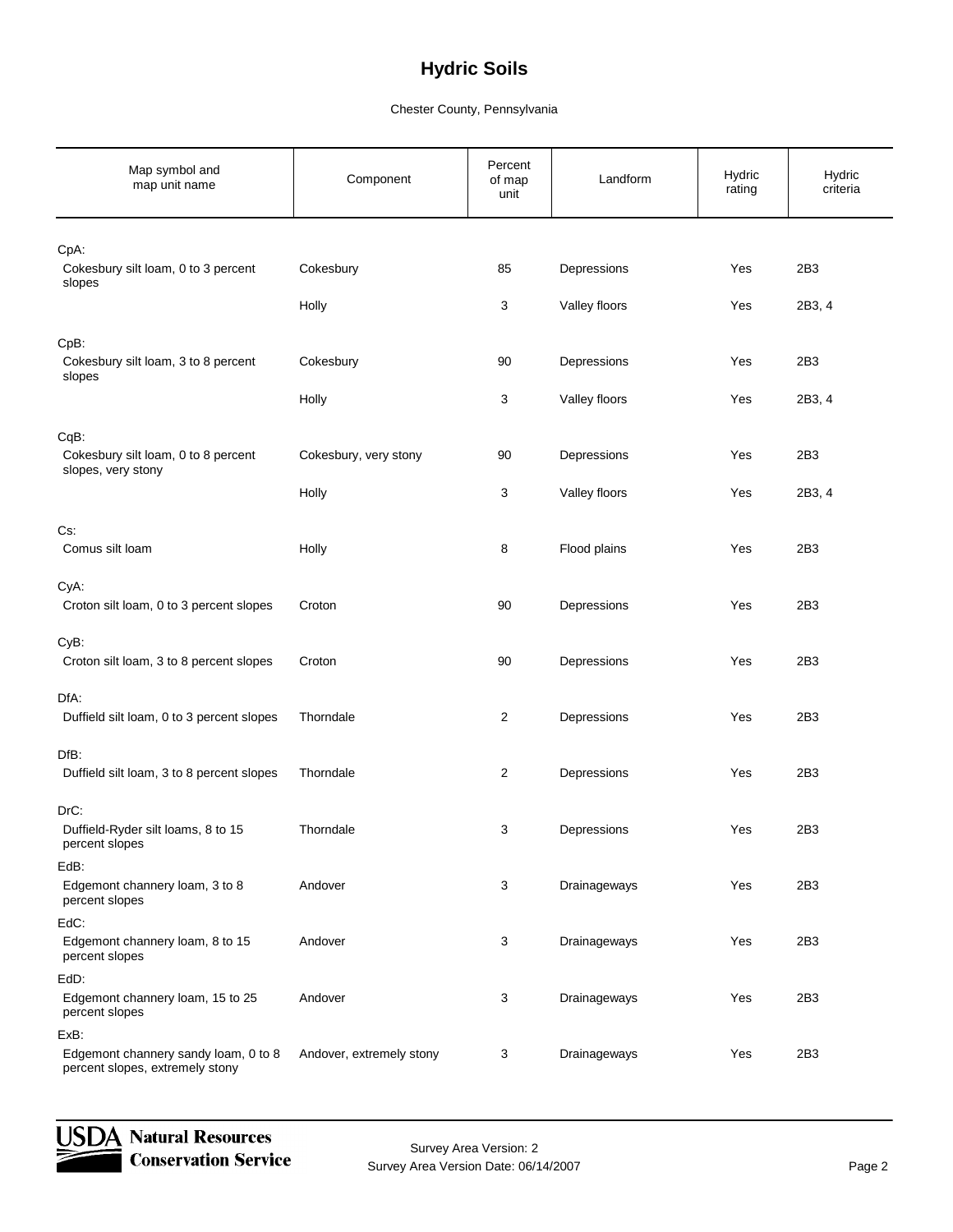| Map symbol and<br>map unit name                                           | Component                | Percent<br>of map<br>unit | Landform     | Hydric<br>rating | Hydric<br>criteria |
|---------------------------------------------------------------------------|--------------------------|---------------------------|--------------|------------------|--------------------|
| ExD:                                                                      |                          |                           |              |                  |                    |
| Edgemont channery sandy loam, 8 to<br>25 percent slopes, extremely stony  | Andover, extremely stony | 3                         | Drainageways | Yes              | 2B3                |
| ExF:                                                                      |                          |                           |              |                  |                    |
| Edgemont channery sandy loam, 25 to<br>60 percent slopes, extremely stony | Andover, extremely stony | 3                         | Drainageways | Yes              | 2B3                |
| Gb:                                                                       |                          |                           |              |                  |                    |
| Gibraltar silt loam                                                       | Holly                    | 5                         | Flood plains | Yes              | 2B3                |
| GdA:                                                                      |                          |                           |              |                  |                    |
| Gladstone gravelly loam, 0 to 3 percent<br>slopes                         | Cokesbury                | $\mathbf{1}$              | Depressions  | Yes              | 2B3                |
| GdB:                                                                      |                          |                           |              |                  |                    |
| Gladstone gravelly loam, 3 to 8 percent<br>slopes                         | Cokesbury                | 3                         | Depressions  | Yes              | 2B3                |
| GdC:                                                                      |                          |                           |              |                  |                    |
| Gladstone gravelly loam, 8 to 15<br>percent slopes                        | Cokesbury                | 5                         | Depressions  | Yes              | 2B3                |
| GdD:                                                                      |                          |                           |              |                  |                    |
| Gladstone gravelly loam, 15 to 25<br>percent slopes                       | Cokesbury                | 5                         | Depressions  | Yes              | 2B3                |
| GdE:                                                                      |                          |                           |              |                  |                    |
| Gladstone gravelly loam, 25 to 35<br>percent slopes                       | Cokesbury                | 3                         | Depressions  | Yes              | 2B3                |
| GfB:                                                                      |                          |                           |              |                  |                    |
| Gladstone gravelly loam, 0 to 8 percent<br>slopes, very bouldery          | Cokesbury                | 5                         | Depressions  | Yes              | 2B3                |
| GfD:                                                                      |                          |                           |              |                  |                    |
| Gladstone gravelly loam, 8 to 25<br>percent slopes, very bouldery         | Cokesbury                | 5                         | Depressions  | Yes              | 2B3                |
| GfF:                                                                      |                          |                           |              |                  |                    |
| Gladstone gravelly loam, 25 to 50<br>percent slopes, very bouldery        | Cokesbury                | 5                         | Depressions  | Yes              | 2B3                |
| GIA:                                                                      |                          |                           |              |                  |                    |
| Glenville silt loam, 0 to 3 percent slopes                                | Towhee                   | 5                         | Depressions  | Yes              | 2B3                |
| GIB:                                                                      |                          |                           |              |                  |                    |
| Glenville silt loam, 3 to 8 percent slopes                                | Towhee                   | 5                         | Depressions  | Yes              | 2B3                |

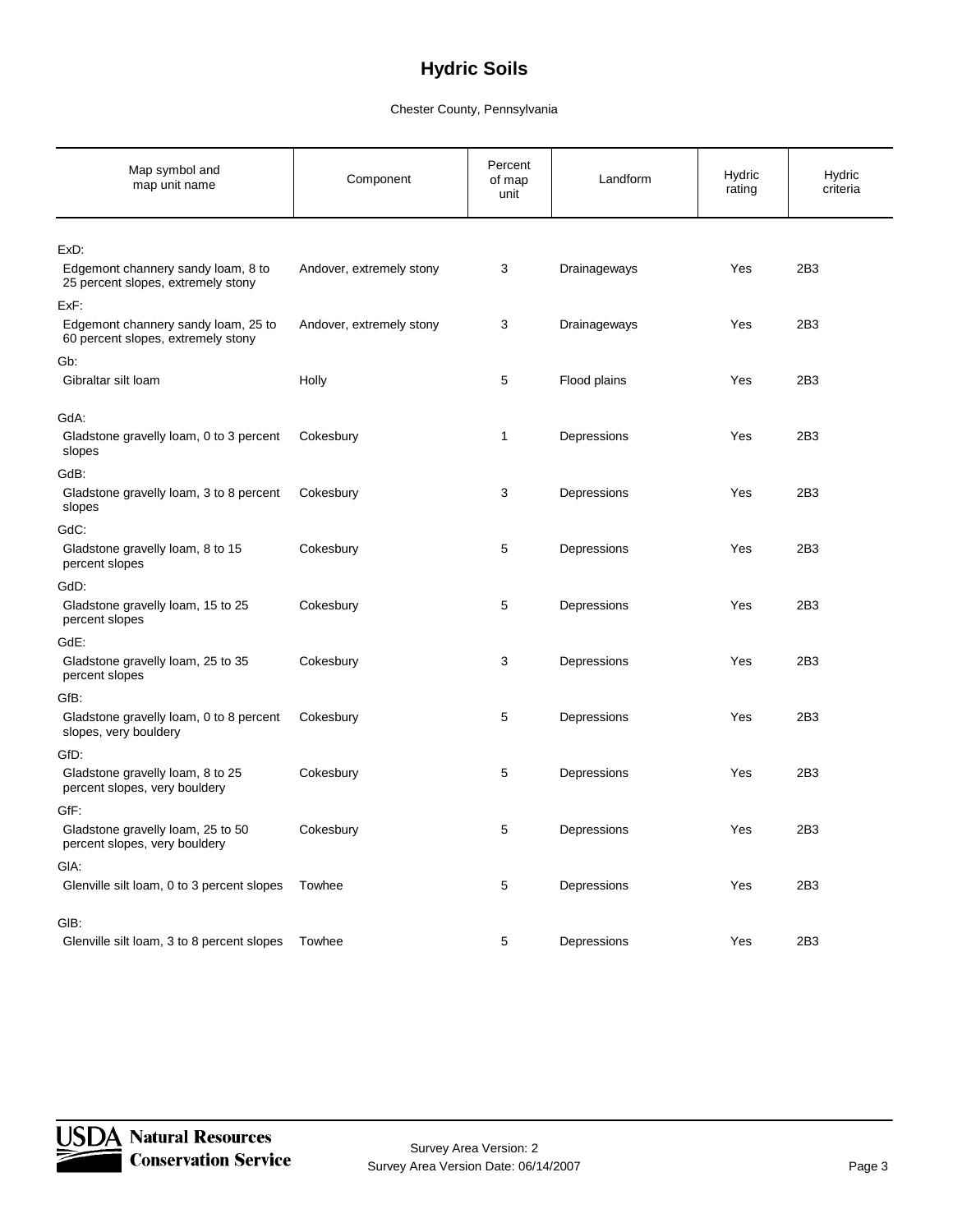| Map symbol and<br>map unit name                          | Component                      | Percent<br>of map<br>unit | Landform           | Hydric<br>rating | Hydric<br>criteria |
|----------------------------------------------------------|--------------------------------|---------------------------|--------------------|------------------|--------------------|
| Ha:                                                      |                                |                           |                    |                  |                    |
| Hatboro silt loam                                        | Hatboro                        | 80                        | Flood plains       | Yes              | 2B3                |
|                                                          | Othello                        | 3                         | Terraces           | Yes              | 2B3                |
|                                                          | Nanticoke                      | 1                         | <b>Tidal flats</b> | Yes              | 2B3, 3             |
|                                                          | Towhee                         | 1                         | Depressions        | Yes              | 2B3                |
| Ho:                                                      |                                |                           |                    |                  |                    |
| Holly silt loam                                          | Holly                          | 90                        | Flood plains       | Yes              | 2B3, 4             |
|                                                          | <b>Brinkerton</b>              | $\overline{c}$            | Depressions        | Yes              | 2B3                |
| JoB:                                                     |                                |                           |                    |                  |                    |
| Joanna loam, 3 to 8 percent slopes                       | Croton                         | 5                         | Depressions        | Yes              | 2B3                |
| JoC:                                                     |                                |                           |                    |                  |                    |
| Joanna loam, 8 to 15 percent slopes                      | Croton                         | 5                         | Depressions        | Yes              | 2B3                |
| JoD:                                                     |                                |                           |                    |                  |                    |
| Joanna loam, 15 to 25 percent slopes                     | Croton                         | 5                         | Depressions        | Yes              | 2B3                |
| JpB:                                                     |                                |                           |                    |                  |                    |
| Joanna loam, 0 to 8 percent slopes,<br>extremely stony   | Croton                         | 4                         | Depressions        | Yes              | 2B3                |
| JpD:                                                     |                                |                           |                    |                  |                    |
| Joanna loam, 8 to 25 percent slopes,<br>extremely stony  | Croton                         | $\overline{c}$            | Depressions        | Yes              | 2B3                |
| JpF:                                                     |                                |                           |                    |                  |                    |
| Joanna loam, 25 to 50 percent slopes,<br>extremely stony | Croton                         | 2                         | Depressions        | Yes              | 2B3                |
| LbA:                                                     |                                |                           |                    |                  |                    |
| Lamington silt loam, 0 to 3 percent<br>slopes            | Lamington                      | 85                        | Terraces           | Yes              | 2B3                |
| $LcB$ :                                                  |                                |                           |                    |                  |                    |
| Lawrenceville silt loam, 3 to 8 percent<br>slopes        | Doylestown                     | $\mathbf{1}$              | Drainageways       | Yes              | 2B3                |
| $LhB$ :                                                  |                                |                           |                    |                  |                    |
| Lehigh channery silt loam, 3 to 8<br>percent slopes      | Croton                         | 3                         | Depressions        | Yes              | 2B3                |
|                                                          | Doylestown, extremely<br>stony | 1                         | Drainageways       | Yes              | 2B3                |

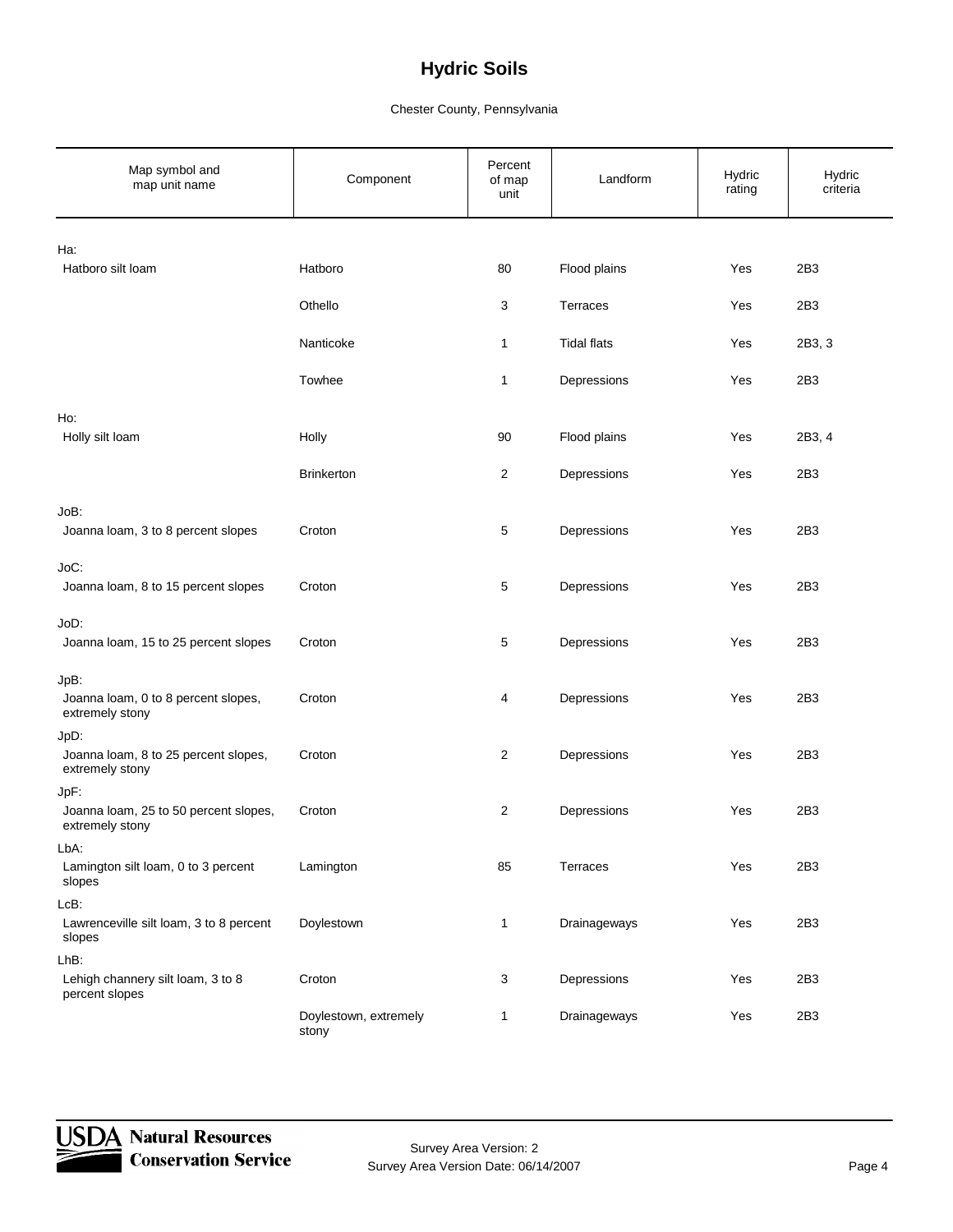### Chester County, Pennsylvania

| Map symbol and<br>map unit name                                              | Component               | Percent<br>of map<br>unit | Landform     | Hydric<br>rating | Hydric<br>criteria |
|------------------------------------------------------------------------------|-------------------------|---------------------------|--------------|------------------|--------------------|
| $LhC$ :                                                                      |                         |                           |              |                  |                    |
| Lehigh channery silt loam, 8 to 15<br>percent slopes                         | Croton                  | $\overline{2}$            | Depressions  | Yes              | 2B3                |
|                                                                              | Doylestown              | $\mathbf{1}$              | Drainageways | Yes              | 2B3                |
| LkB:<br>Lehigh channery silt loam, 0 to 8<br>percent slopes, extremely stony | Croton, extremely stony | $\mathbf{1}$              | Depressions  | Yes              | 2B3                |
| Ln:<br>Lindside silt loam                                                    | Holly                   | 12                        | Flood plains | Yes              | 2B3                |
| McA:                                                                         |                         |                           |              |                  |                    |
| Mattapex silt loam, 0 to 3 percent<br>slopes                                 | Hatboro                 | $\mathbf{1}$              | Flood plains | Yes              | 2B3                |
|                                                                              | Othello                 | $\mathbf{1}$              | Terraces     | Yes              | 2B3                |
| MIA:                                                                         |                         |                           |              |                  |                    |
| Mount Lucas silt loam, 0 to 3 percent<br>slopes                              | Watchung                | 5                         | Depressions  | Yes              | 2B3                |
| MIB:                                                                         |                         |                           |              |                  |                    |
| Mount Lucas silt loam, 3 to 8 percent<br>slopes                              | Watchung                | 5                         | Depressions  | Yes              | 2B3                |
| MIC:                                                                         |                         |                           |              |                  |                    |
| Mount Lucas silt loam, 8 to 15 percent<br>slopes                             | Watchung                | 5                         | Depressions  | Yes              | 2B3                |
| MnB:                                                                         |                         |                           |              |                  |                    |
| Mount Lucas silt loam, 0 to 8 percent<br>slopes, extremely stony             | Towhee, very stony      | 5                         | Depressions  | Yes              | 2B3                |
| MuB:                                                                         |                         |                           |              |                  |                    |
| Murrill gravelly loam, 3 to 8 percent<br>slopes                              | Thorndale               | $\overline{c}$            | Depressions  | Yes              | 2B3                |
| NeB:                                                                         |                         |                           |              |                  |                    |
| Neshaminy silt loam, 3 to 8 percent<br>slopes                                | Towhee                  | $\mathbf 5$               | Depressions  | Yes              | 2B3                |
| NeC:                                                                         |                         |                           |              |                  |                    |
| Neshaminy silt loam, 8 to 15 percent<br>slopes                               | Towhee                  | 5                         | Depressions  | Yes              | 2B3                |
| NeD:                                                                         |                         |                           |              |                  |                    |
| Neshaminy silt loam, 15 to 25 percent<br>slopes                              | Towhee                  | 5                         | Depressions  | Yes              | 2B3                |
| NfB:                                                                         |                         |                           |              |                  |                    |
| Neshaminy gravelly silt loam, 0 to 8<br>percent slopes, extremely bouldery   | Towhee                  | 5                         | Depressions  | Yes              | 2B3                |
| NfD:                                                                         |                         |                           |              |                  |                    |
| Neshaminy gravelly silt loam, 8 to 25<br>percent slopes, extremely bouldery  | Towhee                  | 5                         | Depressions  | Yes              | 2B3                |



Survey Area Version: 2 Survey Area Version Date: 06/14/2007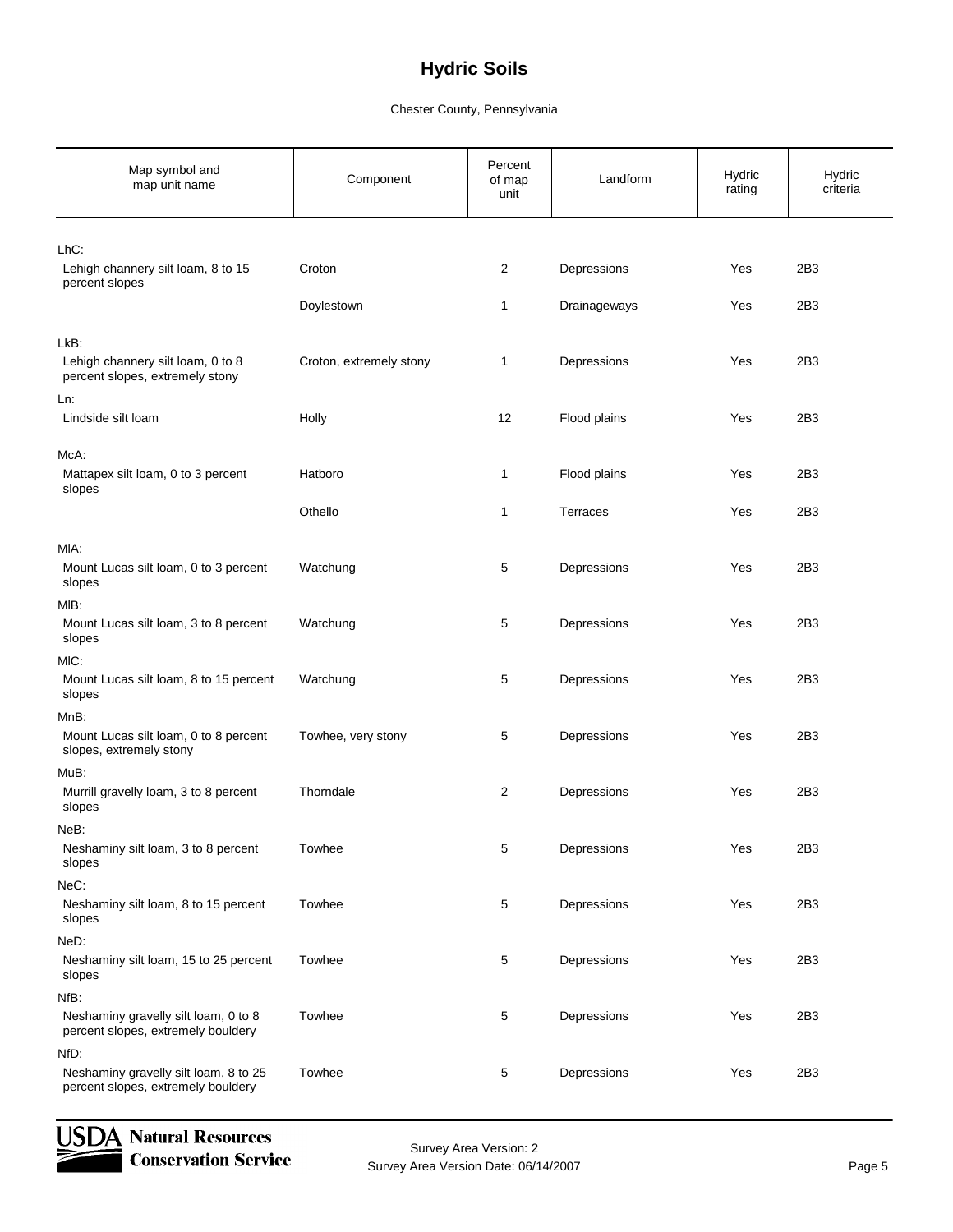| Map symbol and<br>map unit name                                              | Component          | Percent<br>of map<br>unit | Landform                              | Hydric<br>rating | Hydric<br>criteria |
|------------------------------------------------------------------------------|--------------------|---------------------------|---------------------------------------|------------------|--------------------|
| NfF:                                                                         |                    |                           |                                       |                  |                    |
| Neshaminy gravelly silt loam, 25 to 60<br>percent slopes, extremely bouldery | Towhee             | 5                         | Depressions                           | Yes              | 2B3                |
| PfC:<br>Penn channery silt loam, 8 to 15<br>percent slopes                   | Croton             | 5                         | Depressions                           | Yes              | 2B3                |
| RaB:                                                                         |                    |                           |                                       |                  |                    |
| Raritan silt loam, 3 to 8 percent slopes                                     | Lamington          | 5                         | <b>Terraces</b>                       | Yes              | 2B3                |
| ReA:<br>Readington silt loam, 0 to 3 percent<br>slopes                       | Croton             | 4                         | Depressions                           | Yes              | 2B3                |
| ReB:<br>Readington silt loam, 3 to 8 percent<br>slopes                       | Croton             | 4                         | Depressions                           | Yes              | 2B3                |
| Ro:                                                                          |                    |                           |                                       |                  |                    |
| Rowland silt loam                                                            | Knauers            | $\mathbf{1}$              | Flood plains                          | Yes              | 2B3, 3             |
| Th:<br>Thorndale silt loam                                                   | Thorndale          | 100                       | Depressions,<br>Drainageways, Valleys | Yes              | 2B3                |
| ToA:                                                                         |                    |                           |                                       |                  |                    |
| Towhee silt loam, 0 to 3 percent slopes                                      | Towhee             | 90                        | Depressions                           | Yes              | 2B3                |
| ToB:                                                                         |                    |                           |                                       |                  |                    |
| Towhee silt loam, 3 to 8 percent slopes                                      | Towhee             | 90                        | Depressions                           | Yes              | 2B3                |
| TxB:<br>Towhee silt loam, 0 to 8 percent<br>slopes, very stony               | Towhee, very stony | 90                        | Depressions                           | Yes              | 2B3                |
| Udp:<br>Udorthents, sanitary landfill                                        | Nanticoke          | 1                         | Tidal flats                           | Yes              | 2B3, 3             |
|                                                                              | Othello            | $\mathbf{1}$              | Terraces                              | Yes              | 2B3                |
| UdsB:<br>Udorthents, schist and gneiss, 0 to 8<br>percent slopes             | Hatboro            | $\mathbf{1}$              | Flood plains                          | Yes              | 2B3                |
| UdtB:<br>Udorthents, shale and sandstone, 0 to<br>8 percent slopes           | Doylestown         | $\mathbf{1}$              | Drainageways                          | Yes              | 2B3                |
| UrbB:                                                                        |                    |                           |                                       |                  |                    |
| Urban land-Baile complex, 0 to 8<br>percent slopes                           | Baile              | 30                        | Depressions                           | Yes              | 2B3                |

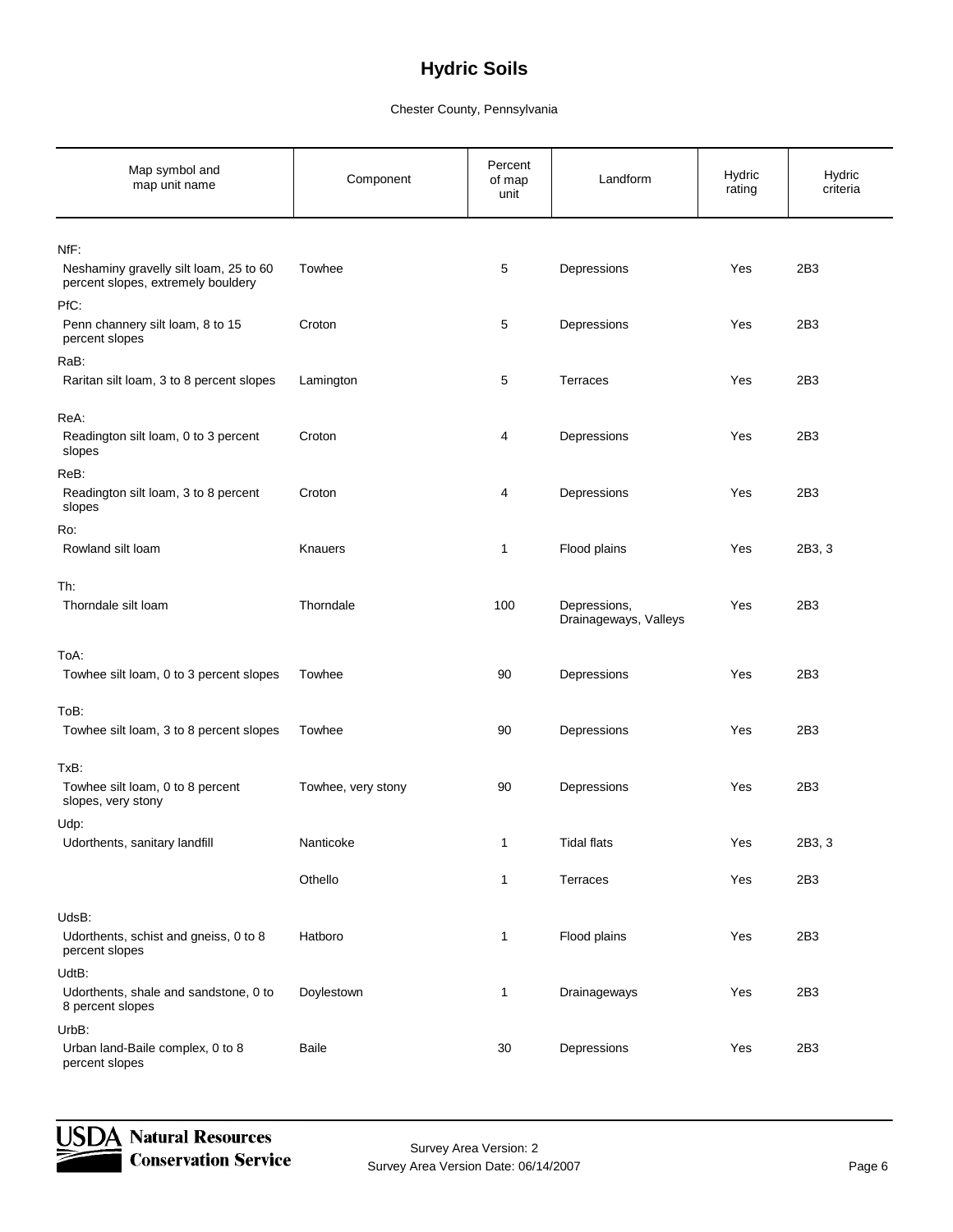### Chester County, Pennsylvania

| Map symbol and<br>map unit name                                  | Component           | Percent<br>of map<br>unit | Landform     | Hydric<br>rating | Hydric<br>criteria |
|------------------------------------------------------------------|---------------------|---------------------------|--------------|------------------|--------------------|
| UrfB:<br>Urban land-Cokesbury complex, 0 to 8                    | Cokesbury           | 30                        | Depressions  | Yes              | 2B3                |
| percent slopes                                                   |                     |                           |              |                  |                    |
| UrfD:<br>Urban land-Cokesbury complex, 8 to<br>25 percent slopes | Cokesbury           | 30                        | Depressions  | Yes              | 2B3                |
| UrhB:<br>Urban land-Duffield complex, 0 to 8<br>percent slopes   | Thorndale           | $\overline{c}$            | Depressions  | Yes              | 2B3                |
| UrlB:<br>Urban land-Gladstone complex, 0 to 8<br>percent slopes  | Cokesbury           | 5                         | Depressions  | Yes              | 2B3                |
| UrID:<br>Urban land-Gladstone complex, 8 to 25<br>percent slopes | Cokesbury           | 5                         | Depressions  | Yes              | 2B3                |
| Uro:                                                             |                     |                           |              |                  |                    |
| Urban land-Hatboro complex                                       | Hatboro             | 30                        | Flood plains | Yes              | 2B3                |
| Urp:<br>Urban land-Holly complex                                 | Holly               | 30                        | Flood plains | Yes              | 2B3, 4             |
| UrxB:<br>Urban land-Penn complex, 0 to 8<br>percent slopes       | Croton              | 4                         | Depressions  | Yes              | 2B3                |
| UrxD:                                                            |                     |                           |              |                  |                    |
| Urban land-Penn complex, 8 to 25<br>percent slopes               | Croton              | 4                         | Depressions  | Yes              | 2B3                |
| UryB:<br>Urban land-Towhee complex, 0 to 8<br>percent slopes     | Towhee              | 30                        | Depressions  | Yes              | 2B3                |
| WaA:<br>Watchung silt loam, 0 to 3 percent<br>slopes             | Watchung, silt loam | 80                        | Depressions  | Yes              | 2B3                |
|                                                                  | Dunning             | $\overline{4}$            | Flood plains | Yes              | 2B3                |
|                                                                  | Hatboro             | 3                         | Flood plains | Yes              | 2B3                |
|                                                                  | Croton              | $\overline{2}$            | Depressions  | Yes              | 2B3                |
| WaB:<br>Watchung silt loam, 3 to 8 percent<br>slopes             | Watchung, silt loam | 80                        | Depressions  | Yes              | 2B3                |
|                                                                  | Croton              | 4                         | Depressions  | Yes              | 2B3                |
|                                                                  | Hatboro             | $\overline{4}$            | Flood plains | Yes              | 2B <sub>3</sub>    |



**JSDA Natural Resources Conservation Service** 

Survey Area Version: 2 Survey Area Version Date: 06/14/2007